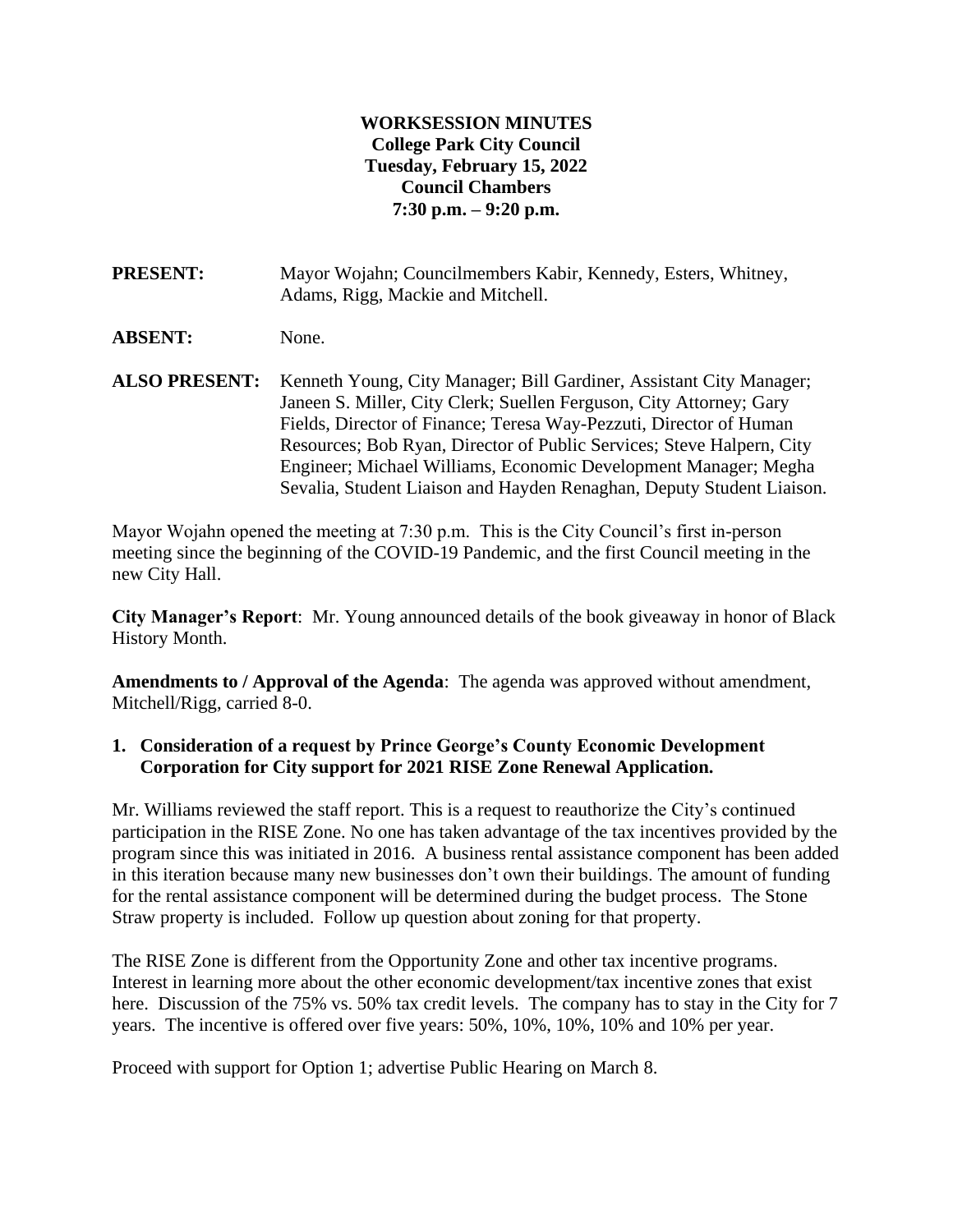**A motion was made by Councilmember Mitchell and seconded by Councilmember Kennedy to suspend the rules and add the following four additional items to the closed session being held after the meeting:** 

**Original reason listed: Appt of officials over whom this public body has jurisdiction: Applications to the RJC committee**

- **Added topics:**
	- o **Discuss Collective Bargaining Negotiations**
	- o **Discuss Possible acquisition of real property for a public purpose**
	- o **Consult with Counsel on a legal matter and discuss pending or potential litigation**
	- o **To consider a matter that concerns the proposal for a business or industrial organization to locate, expand or remain in the state**

# **The motion passed 8-0.**

**2. Discussion of a budget amendment ordinance (FY 2022 Budget Amendment #2) for introduction next week to transfer the recovery of lost revenue of \$10M from the ARPA allocation.**

Mr. Fields discussed the "recovery of lost revenue" provision in the ARPA program and how it was calculated annually under the interim rules. Treasury just came out with new rules for how those funds can be calculated. The final rule allows for a standard allowance of \$10 Million which we can get in a lump sum which allows more flexibility and options for use.

Introduce budget amendment ordinance next week and set public hearing for March 8.

**3. Discussion of proposed grants from ARPA funding for College Park's first due fire stations: Branchville Volunteer Fire Company & Rescue Squad; College Park Volunteer Fire Department; and Berwyn Heights Volunteer Fire Department & Rescue Squad, Inc.**

Mr. Fields reviewed the staff report and the requests from each of the 3 first due fire stations for additional \$50K grants. Funding would come out of the FY'22 budget. To Consent next week.

# **4. Review of draft resolution to establish the 2022 College Park Redistricting Commission.**

- Qualified Voters or residents? Residents, not qualified voters.
- Amount of budget authorization? Initial authorization for \$50K for software or support.
- Consultant? Let the Commission decide if they want a consultant.

Council Discussion: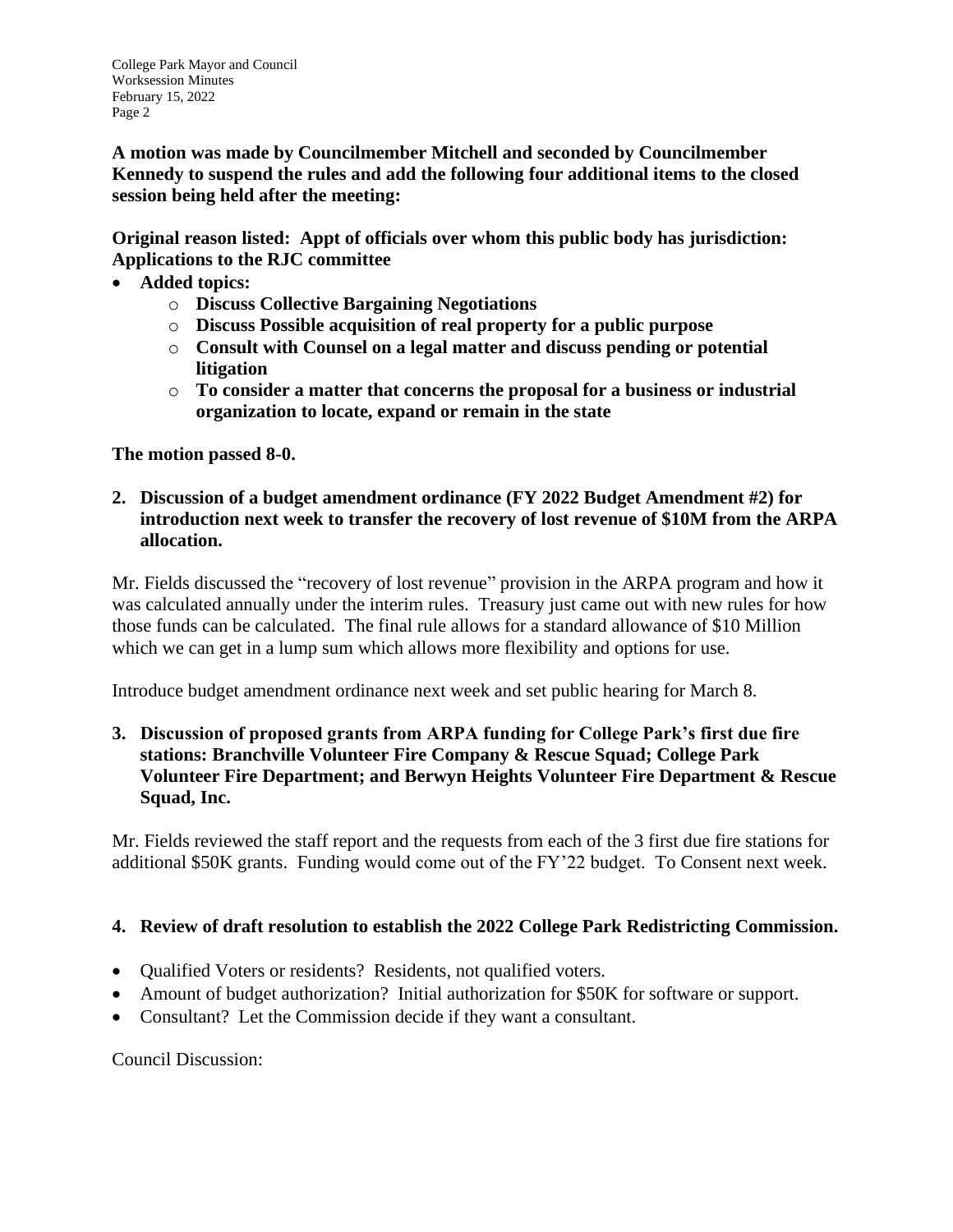Councilmember Kennedy supports a 3rd party consultant. Can the commission talk to other college towns or ITGA to learn best practices about how other towns deal with students when they redistrict? You can add that to the charge if you want them to do that.

Councilmember Adams wants a future discussion of at-large Council seats. City Clerk will add a tickler for a future discussion in 2025.

Councilmember Mitchell asked about having a graduate student on the commission. The Charter currently designates an appointment by the SGA. In the future you could consider a charter change to add a graduate student.

Mayor Wojahn stressed the importance of diverse representation.

Resolution to Agenda next week – Mitchell.

# **5. Review of legislation**

Discussion of:

- HB 1083 Municipal Street Lighting
- HB 1057 PG County Recreation Authority Authorization: Get more information before taking a position.
- HB 708 Comprehensive Climate Solutions
- SB 528 Climate Solutions Now Act of 2022
- HB 594 Maryland Reparations Commission
- HB 275 Labor and Employment Family and Medical Leave Insurance Program
- Additional information pros/cons on property tax credits for disabled veterans consider supporting of MML's position (they offered an amendment)
- Additional information pros/cons on Accessory Dwelling Unit HB1259/SB 871
- HB 537 Homeowners Extreme Weather and Mitigation Grant

**Support for HB 1083 –** *See Special Session minutes for Item 22-G-29*.

# **6. Requests for/Status of Future Agenda Items**

Councilmember Mitchell asked about a discussion of the use of the City seal and City flag.

# **7. Mayor and Councilmember Comments**

Councilmember Adams: Thanked resident who testified last week about modified vehicles and noise impacts. Calvert Hills Civic Association meeting next week.

Councilmember Mackie announced the last Saturday of February: Lakeland Route 1 Corridor Conversations.

Mayor Wojahn: PGCMA meeting